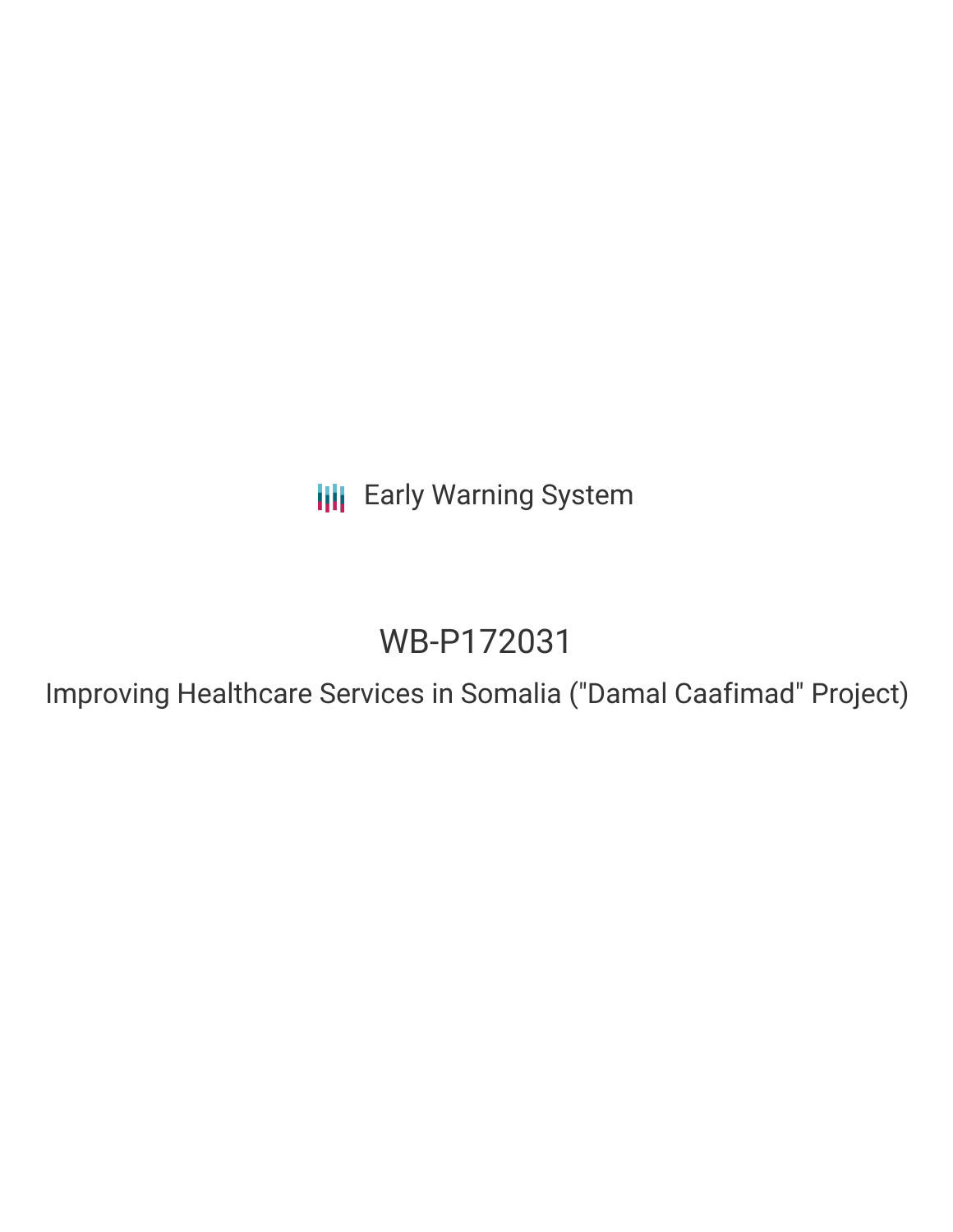

#### **Quick Facts**

| <b>Countries</b>               | Somalia                     |
|--------------------------------|-----------------------------|
| <b>Financial Institutions</b>  | World Bank (WB)             |
| <b>Status</b>                  | Proposed                    |
| <b>Bank Risk Rating</b>        | A                           |
| <b>Voting Date</b>             | 2020-08-27                  |
| <b>Borrower</b>                | Government of Somalia       |
| <b>Sectors</b>                 | <b>Education and Health</b> |
| <b>Investment Type(s)</b>      | Grant                       |
| <b>Investment Amount (USD)</b> | \$75.00 million             |
| <b>Grant Amount (USD)</b>      | \$75.00 million             |
| <b>Project Cost (USD)</b>      | \$100.00 million            |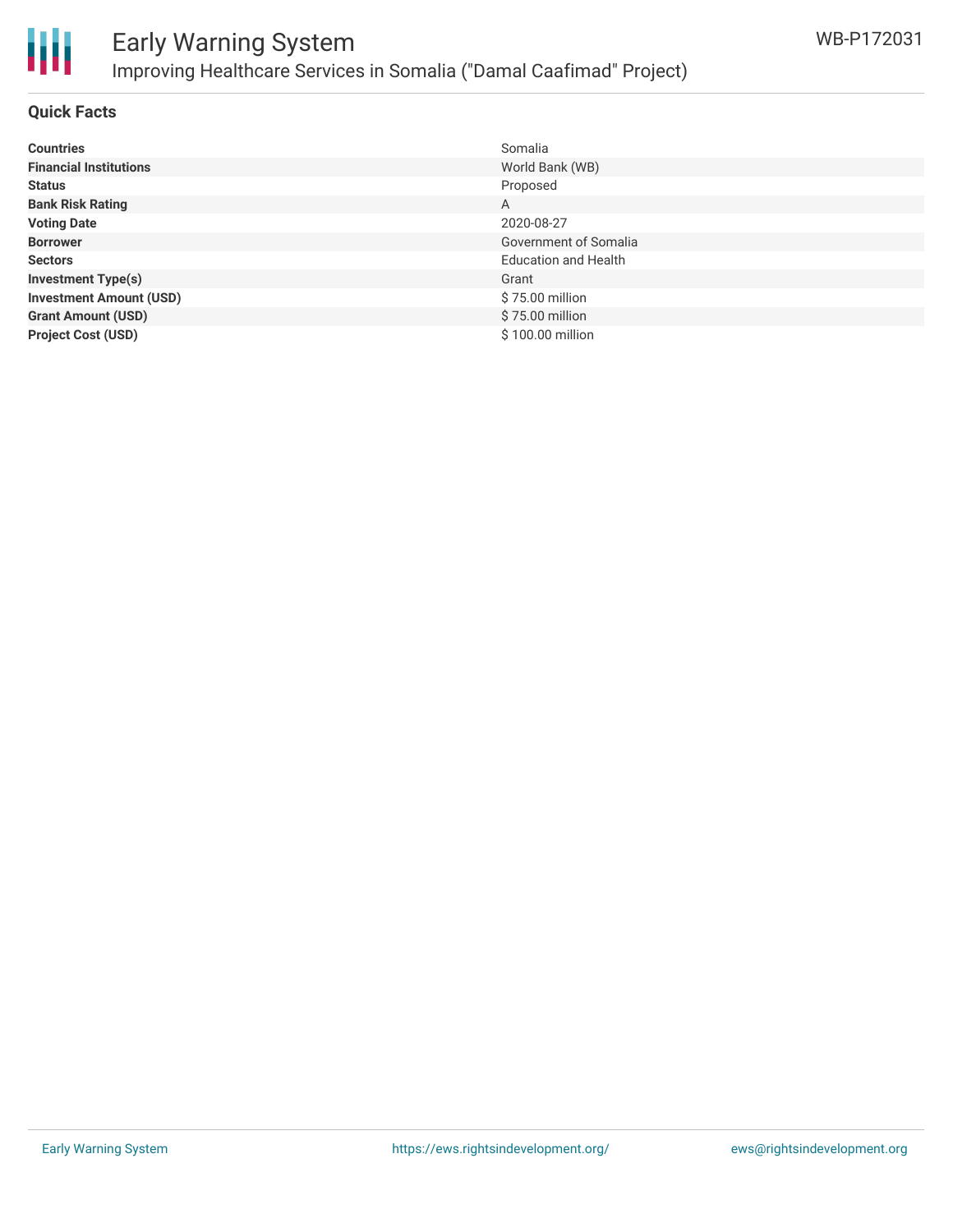#### **Project Description**

According to bank documents, the project objective is to improve coverage of essential health and nutrition services for underserved populations in project areas and to develop capacity of Ministry of Health to manage health and nutrition services.

There are two main components to be supported under the project, along with the project management component and a possible Contingent Emergency Response Component (CERC; to be decided):

- 1. **Expanding the coverage of prioritized EPHS in selected areas.** During project preparation, the task team will undertake EPHS prioritization to select and cost a package of minimum essential health and nutrition services to be supported under the project. It is expected that two to four regions in each of two to three states and Somaliland will be covered in the project, depending on the cost of the prioritized EPHS and the level of co-financing from other partners. Based on political complexities in Somalia and learning from experiences of other Bank projects, the task team will support development of objective geographic selection criteria to be agreed with the Government. Due to accessibility and health worker safety concerns, project coverage is not expected to extend to areas with substantial security challenges at this time. Project coverage is expected to include a mix of areas which currently have better health service coverage, those with some gaps, and those with no coverage.
- 2. **Developing government stewardship and management capacity to enhance service delivery.**Building on RCRF capacity development and assessments, this component is intended to support development of core government stewardship capacities at both the Federal and FMS levels to enhance quality service delivery. At the recent project design workshop, the government agreed to increase capacity through additional positions supported through the RCRF project human to fill gaps in agreed areas of capacity support. These positions are expected to be gradually integrated into the MoH's core function over time. Given historical off-budget donor supports and emphasis on immediate service delivery, there is a wide range of core capacity and functions missing in the current Federal and FMS MoHs. The task team has mapped out potential areas for capacity building under the project, while taking into consideration the complementarity with other partners' work and the RCRF health component, as well as analytical work under the ongoing health ASA, and the proposed analytical work and TA under the GFF IC. In addition, the task team will work with the Governance GP to design the initial activities required at the MoH level contributing to the government-wide common PFM system.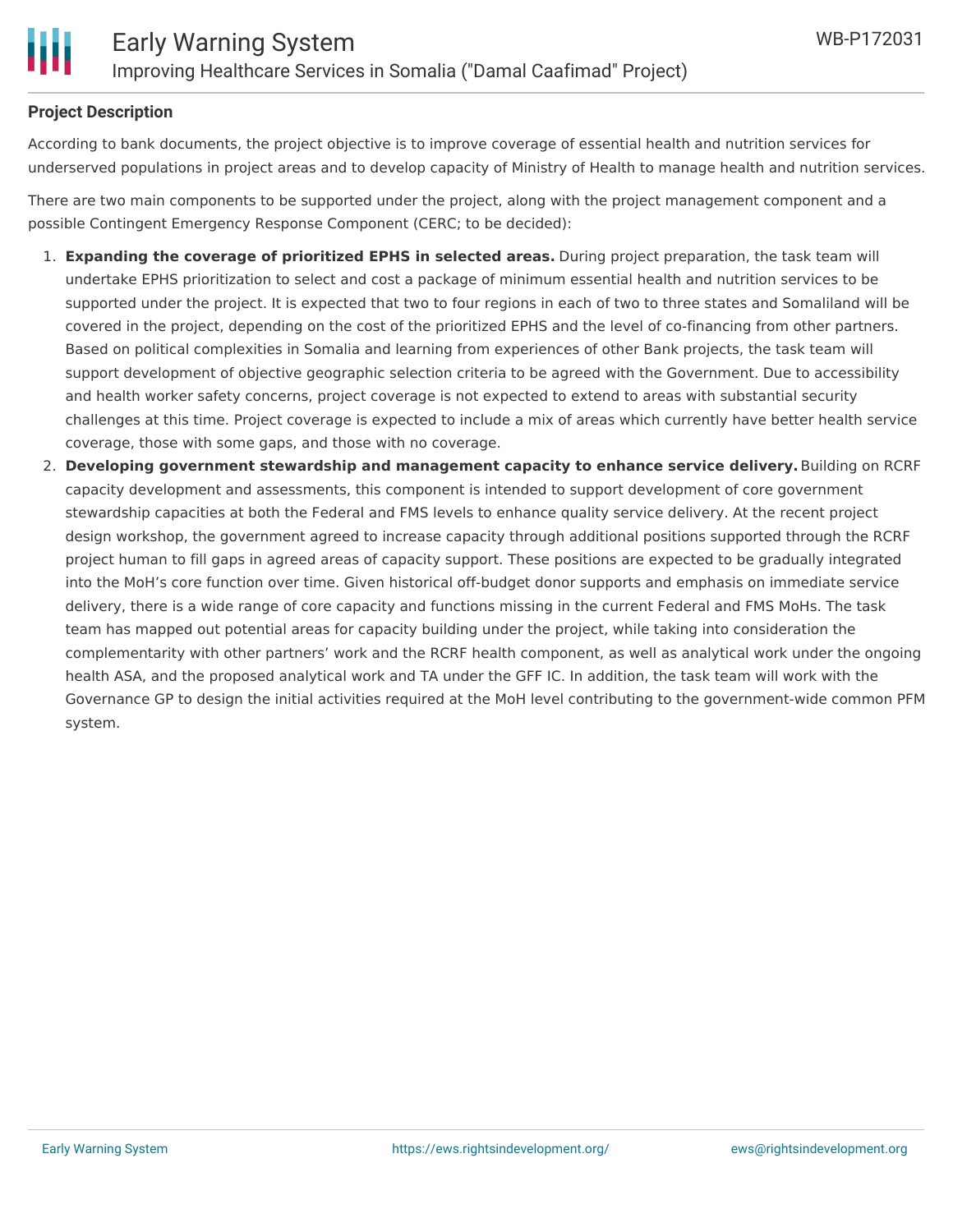

### Early Warning System Improving Healthcare Services in Somalia ("Damal Caafimad" Project)

#### **Investment Description**

World Bank (WB)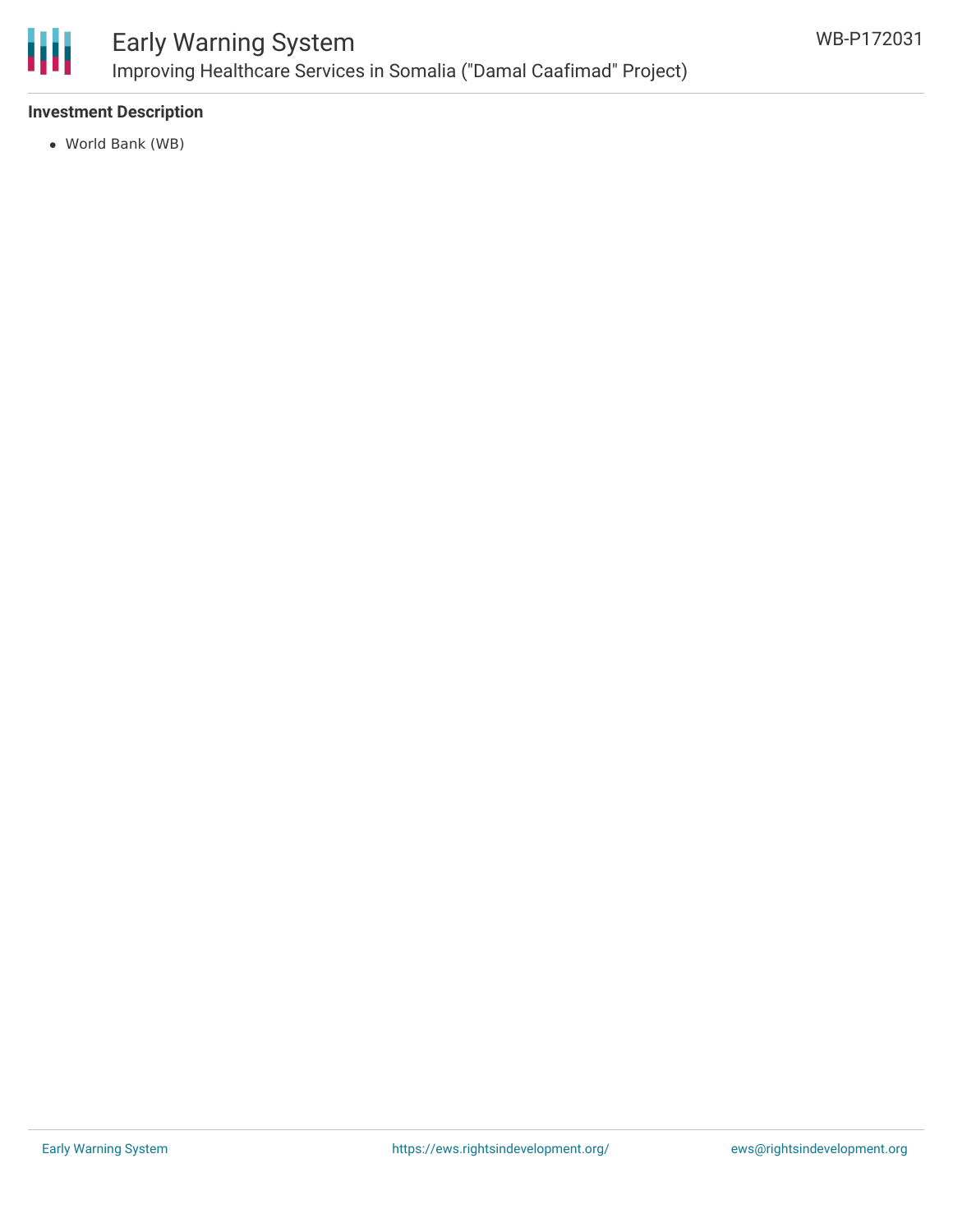

#### **Contact Information**

**World Bank:** Naoko Ohno, Bernard O. Olayo Senior Operations Officer

**Borrower:** Federal Ministry of Finance

#### **Implementing Agency:**

Federal Ministry of Health Dr. Abdullahi Hashi Ali Director General [dg@moh.gov.so](mailto:dg@moh.gov.so)

#### **ACCOUNTABILITY MECHANISM OF WORLD BANK**

The World Bank Inspection Panel is the independent complaint mechanism and fact-finding body for people who believe they are likely to be, or have been, adversely affected by a World Bank-financed project. If you submit a complaint to the Inspection Panel, they may investigate to assess whether the World Bank is following its own policies and procedures for preventing harm to people or the environment. You can contact the Inspection Panel or submit a complaint by emailing ipanel@worldbank.org. You can learn more about the Inspection Panel and how to file a complaint at: http://ewebapps.worldbank.org/apps/ip/Pages/Home.aspx.